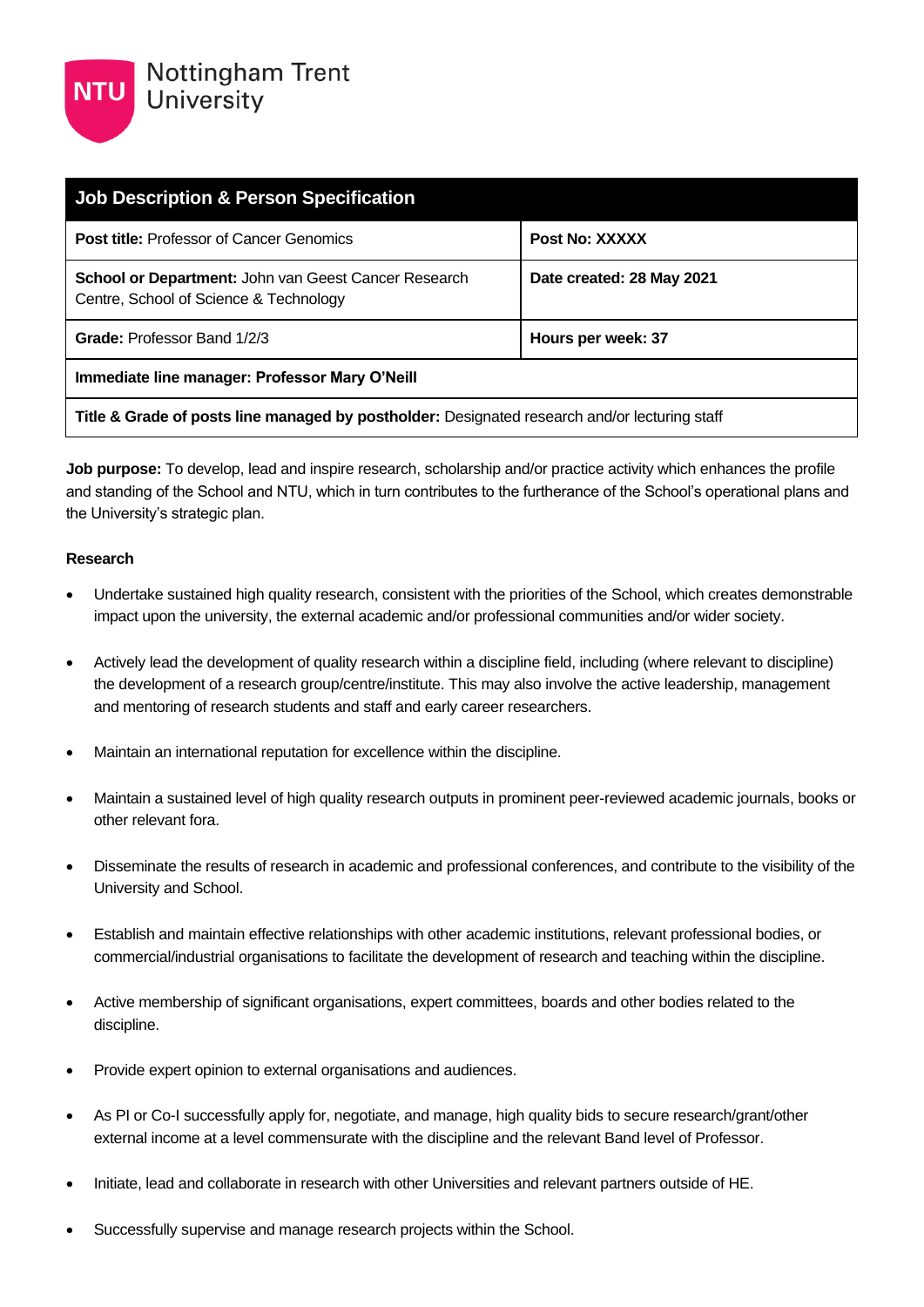- Contribute significantly to the development and implementation of research/teaching within the School, which results in demonstrable, measureable enhancements in capability, capacity and quality.
- Attract, recruit and supervise postgraduate students and/or postdoctoral researchers.

#### **Teaching, Learning and Assessment**

- Make a significant, sustained, contribution to the University as a teacher, tutor and facilitator of student learning.
- Develop and deliver inspirational, research-led or practice-led teaching that creates a stimulating environment for student learning.
- Contribute significantly to the development of the curriculum based on research, professional or consultancy expertise.
- Achieve consistently high student satisfaction, and a consistent number of successful research completions and Masters student dissertations/research projects.

## **Academic leadership and management**

- To undertake full line management of all designated staff, including induction, mentoring, probation, absence management, teaching observation, PDCR appraisals, improving performance measures and disciplinary and grievance handling.
- To undertake academic leadership and management duties appropriate to the post across the subject area, providing support for colleagues as appropriate.
- To be responsible for ensuring that all University Policies and Procedures are appropriately applied and followed within the areas of responsibility of the post.

**N.B.** The post-holder may be required to undertake any other duties which may reasonably be required as within the nature of the duties and responsibilities of the post as defined, subject to the proviso that normally any changes of a permanent nature shall be incorporated into the job description in specific terms.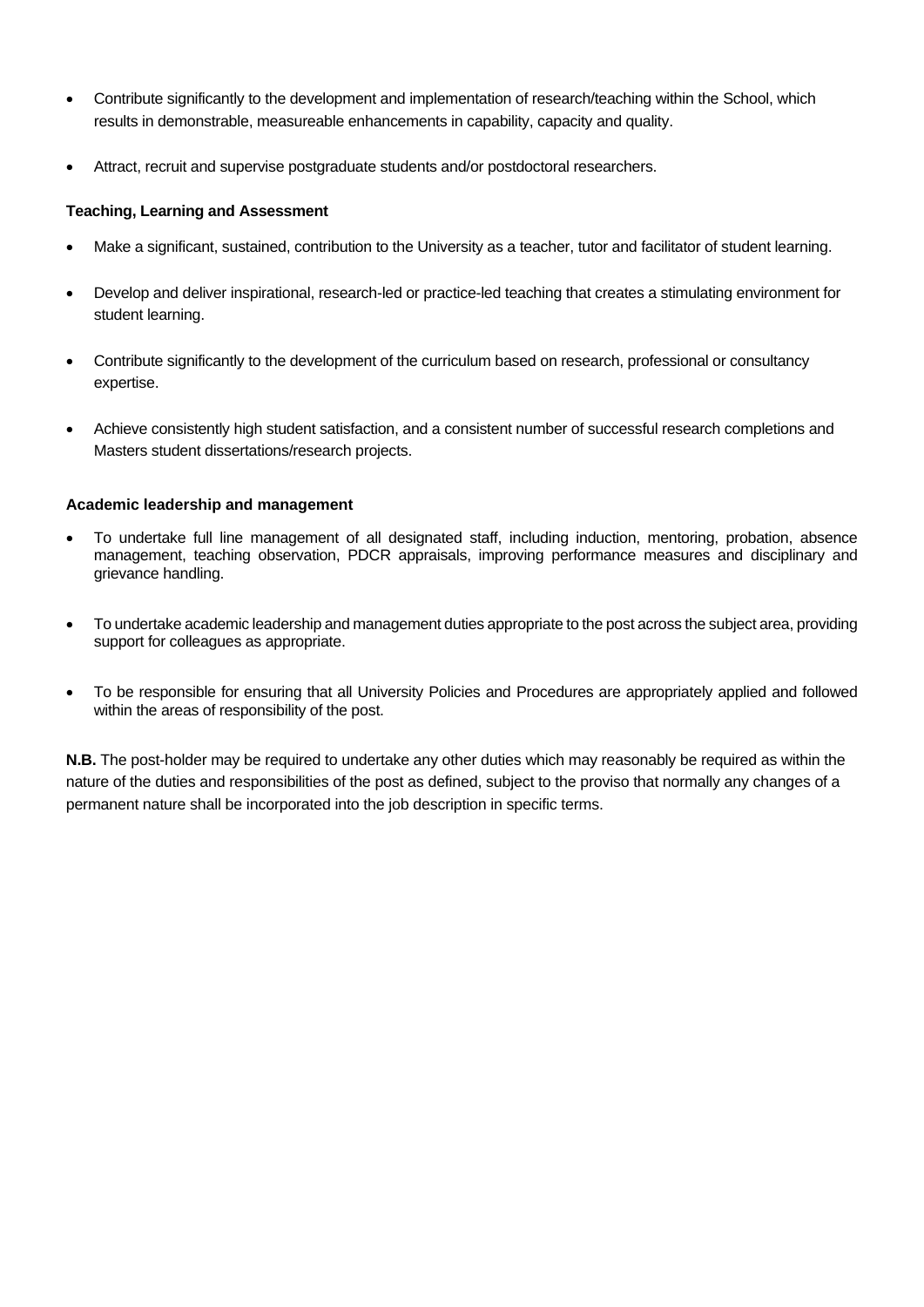| <b>Personal Attributes</b> |                                                                                                                                                                                                                                                                                                                                                                                                                                                                                                                                                                                                                                                                                                                                                                                                                                    |                                                                                                                                                                                                                                                                                                                                                                                                                                                                           |  |
|----------------------------|------------------------------------------------------------------------------------------------------------------------------------------------------------------------------------------------------------------------------------------------------------------------------------------------------------------------------------------------------------------------------------------------------------------------------------------------------------------------------------------------------------------------------------------------------------------------------------------------------------------------------------------------------------------------------------------------------------------------------------------------------------------------------------------------------------------------------------|---------------------------------------------------------------------------------------------------------------------------------------------------------------------------------------------------------------------------------------------------------------------------------------------------------------------------------------------------------------------------------------------------------------------------------------------------------------------------|--|
| <b>Attributes</b>          | <b>Essential</b>                                                                                                                                                                                                                                                                                                                                                                                                                                                                                                                                                                                                                                                                                                                                                                                                                   | <b>Desirable</b>                                                                                                                                                                                                                                                                                                                                                                                                                                                          |  |
| Knowledge                  | Internationally recognised with expert<br>knowledge of one or more of the following<br>areas:<br>1)<br>cancer genomics<br>2)<br>cancer metabolism<br>3)<br>biomarker discovery<br>4)<br>bioinformatics as applied to cancer<br>research<br>Expert knowledge of research and academic<br>methods within a field that is highly<br>complementary to the activities of the<br>JvGCRC in the School of Science and<br>Technology<br>Advanced knowledge of national and<br>international funding streams<br>Substantial understanding of research<br>applications and national and international<br>impacts within the discipline<br>Advanced knowledge of methodologies<br>relevant to the activities of the JvGCRC in the<br>School of Science and Technology<br>(genomics, proteomics, single-cell profiling,<br>big data analytics) | Substantial knowledge of areas that<br>complement the research activities of the<br>JvGCRC at NTU, such as:<br>• Department of Biosciences<br>• Centre for Health, Ageing and<br>Understanding Disease (CHAUD)<br>• Biomedical Sciences Research Centre<br>• Medical Technologies Innovation Facility<br>(MTIF)<br>Expertise in cancers with substantial unmet<br>need (lung, pancreatic, oesophageal<br>cancers and brain tumours) and/or<br>childhood and youth cancers |  |
| <b>Skills</b>              | Proven ability to conduct, lead and manage<br>internationally leading innovative research-<br>based activity<br>Proven ability to develop, contribute to and<br>implement a research strategy<br>Outstanding ability in teaching and facilitating<br>student learning, with excellent undergraduate<br>and postgraduate student/postdoctoral<br>researcher supervision skills<br>Ability to develop sustained working<br>relationships with external organisations<br>including academic/professional centres of<br>excellence and institutes, ideally both<br>nationally and internationally<br>Excellent interpersonal, communication and<br>networking skills                                                                                                                                                                   |                                                                                                                                                                                                                                                                                                                                                                                                                                                                           |  |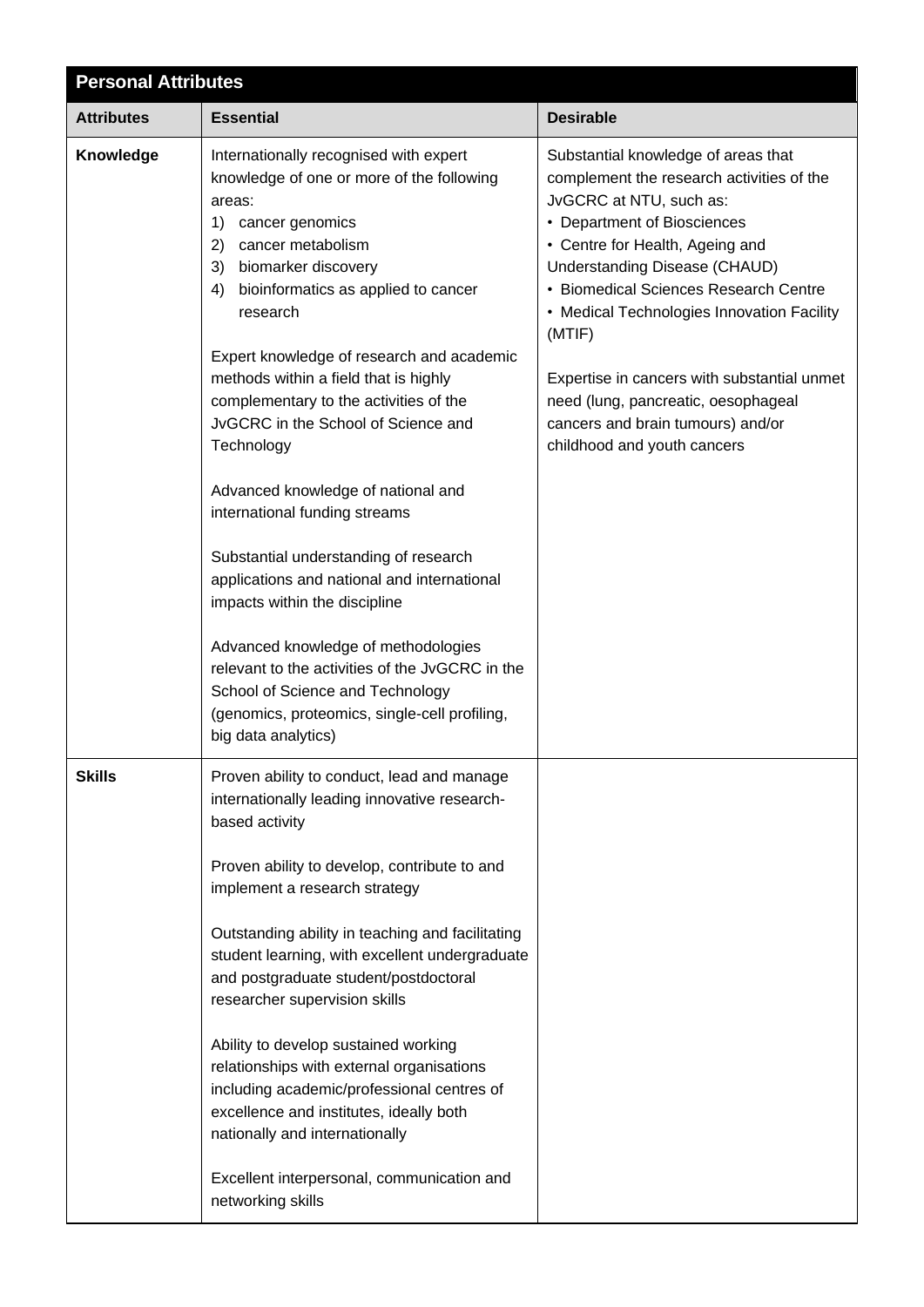|                   | Proven leadership skills and ability to inspire,<br>motivate, manage, mentor and coach<br>students and staff<br>Proven ability to produce at least 4 high<br>quality outputs within a 5 year period<br>equivalent to REF 3* (internationally excellent)<br>or 4* (world leading) for the relevant Unit of<br>Assessment                                                                                                                                                                                                                                                                                                                                                                                                                                                                                                                                                                                                                                                                                                                                                                          |  |
|-------------------|--------------------------------------------------------------------------------------------------------------------------------------------------------------------------------------------------------------------------------------------------------------------------------------------------------------------------------------------------------------------------------------------------------------------------------------------------------------------------------------------------------------------------------------------------------------------------------------------------------------------------------------------------------------------------------------------------------------------------------------------------------------------------------------------------------------------------------------------------------------------------------------------------------------------------------------------------------------------------------------------------------------------------------------------------------------------------------------------------|--|
| <b>Experience</b> | Experience of conducting research activity<br>that makes an impact on the internal research<br>environment of an institution and building<br>academic capacity<br>Evidence of contribution to the development<br>and/or implementation of a research strategy<br>Experience of developing sustained<br>relationships and collaborative working<br>partnerships with colleagues and external<br>organisations<br>Sustained track record of securing significant<br>research income and/or external funding from<br>diverse sources<br>Demonstrable experience of making a<br>significant contribution as a teacher, tutor or<br>facilitator of student learning, commensurate<br>with practice within discipline<br>Experience of leading, inspiring and<br>motivating researchers and mentoring junior<br>staff<br>Significant involvement in national and<br>international conference<br>Demonstrable experience of exceeding<br>average individual income for the discipline<br>and appropriate career pathway over a rolling<br>5 year period<br>Sustained record of production of at least 4 |  |
|                   | high quality outputs within a 5 year period<br>equivalent to REF 3* (internationally excellent)<br>or 4* (world leading)                                                                                                                                                                                                                                                                                                                                                                                                                                                                                                                                                                                                                                                                                                                                                                                                                                                                                                                                                                         |  |